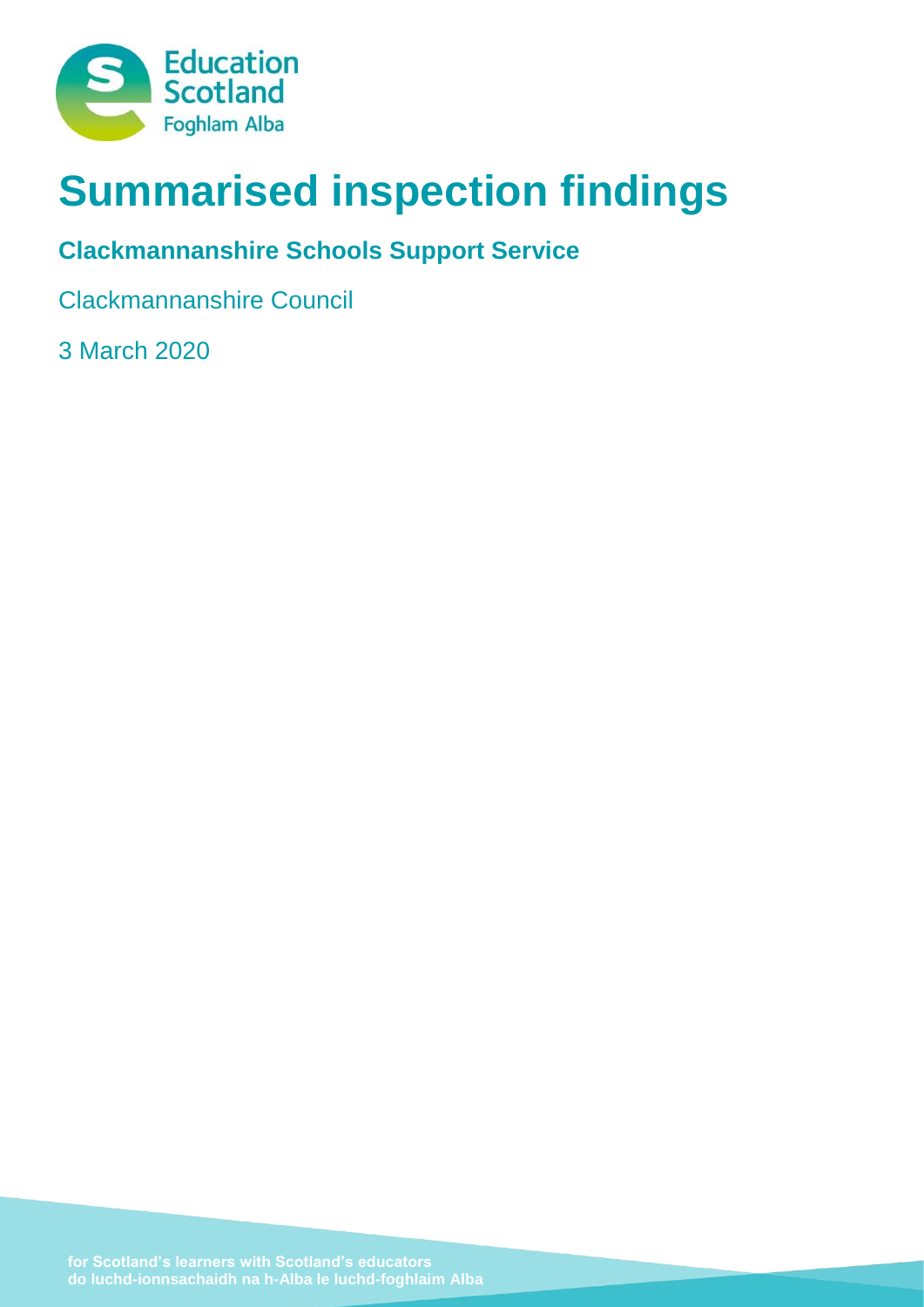## Key contextual information

Clackmannanshire Schools Support Service (CSSS) supports children and young people from across Clackmannanshire. Forty-three young people attend the secondary school. Seventeen children attend the primary school. The outreach service supports a number of children, young people and their families across the local authority.

#### **1.3 Leadership of change very good**

This indicator focuses on collaborative leadership at all levels to develop a shared vision for change and improvement which is meaningful and relevant to the context of the school within its community. Planning for continuous improvement should be evidence-based and linked to effective self-evaluation. Senior leaders should ensure the need for change is well understood and that the pace of change is appropriate to ensure the desired positive impact for learners. The themes are:

- $\blacksquare$  developing a shared vision, values and aims relevant to the school and its community
- $\blacksquare$  strategic planning for continuous improvement
- **n** implementing improvement and change
- The school's vision, values and aims are aspirational. They are a highly-visual feature throughout the school including on the school badge. They focus very clearly on the skills which the school aims to support children and young people to develop. The vision, values and aims help staff to understand the purpose of planned learning. They support the collective high expectations which all staff have of children and young people. Parents are clear about the school's vision and what the school is aiming to achieve for their child. Partners play a key part in supporting children and young people and in delivering the curriculum. The school's vision is understood and embraced by all partners. Partners are actively involved in discussions about how they can contribute towards school improvement.
- All staff have a strong understanding of the socio-economic context of the local community. They use this knowledge well to reflect on the challenges faced by children and their families. They gather information about each individual child's needs and then plan effective interventions and personalised support tailored to the needs of each child and their family. Staff regularly review the effectiveness of their work and adapt their approaches where appropriate. Staff should now develop more robust systematic approaches to how they gather and analyse information on the effectiveness of their work. This will support them to identify better how to build on areas of strength. Improvement activities within the school improvement plan have been identified as a result of reflection on school, local and national priorities. The improvement plan details well the actions which staff are undertaking to improve the work of the school. Responsibility for acting on improvement priorities is clear and all staff welcome the opportunity to contribute to school improvement.
- Senior leadership across the school is highly effective. Senior leaders give a clear direction to improvement. They support staff to access a wide range of appropriate professional learning. This is supporting staff to have a very good understanding of how to meet each individual child's or young person's needs. Senior leaders carefully manage the pace of change. This results in staff consistently improving their practice. Staff are encouraged to be innovative and are supported very well when taking forward resulting initiatives. All staff are highly motivated and creative in their work. They seek to enhance the quality of their work with a clear focus of improving outcomes for children, young people and their families. Senior leaders should now look to ensure staffs' leadership opportunities are more formalised. This will support all staff to have a better understanding of how they are contributing to the school's improvement journey.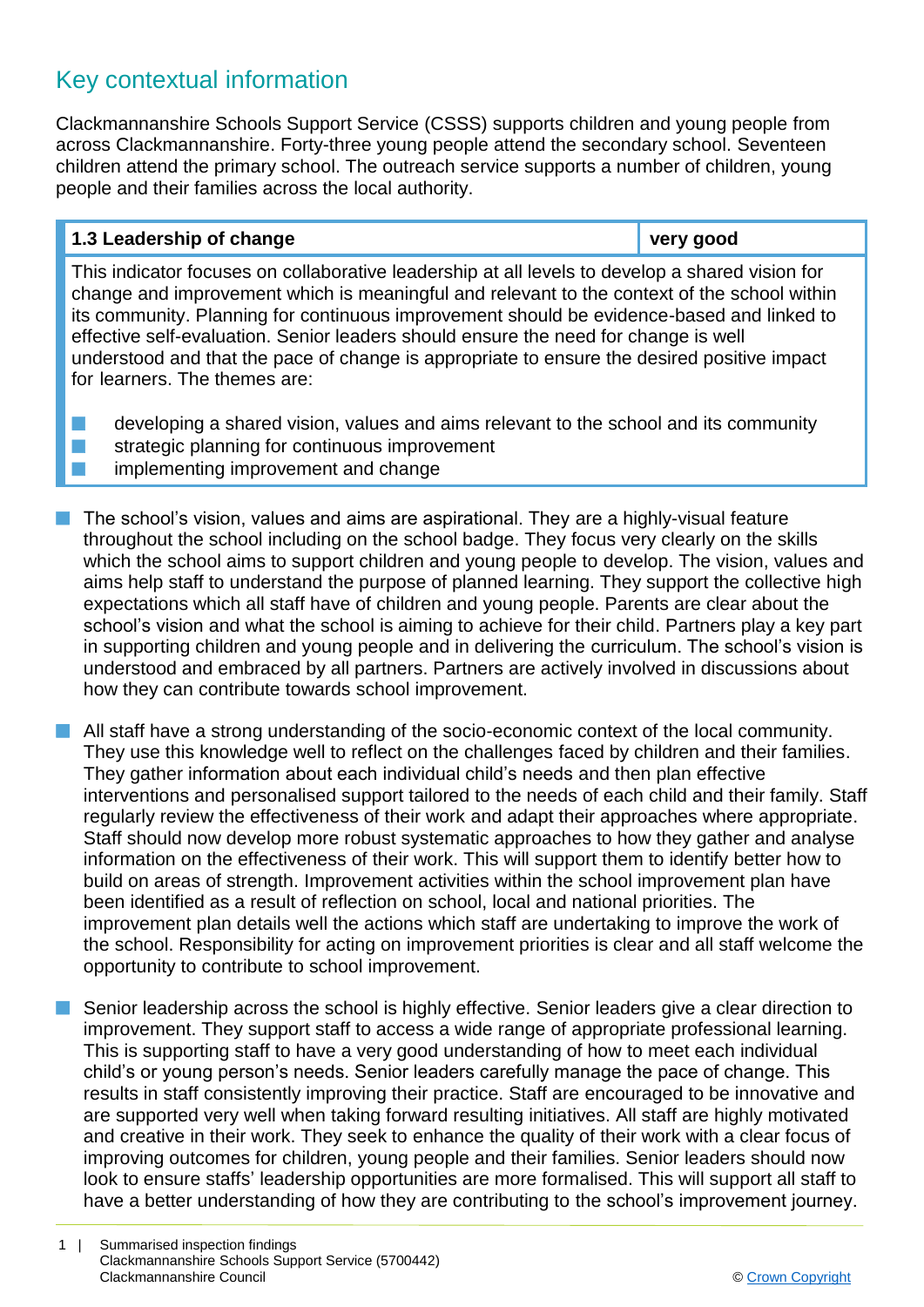- $\blacksquare$  The school's approaches to engaging parents in the life of the school are exemplary. As a result, parental voice is very strong within the school. Parents know they are valued members of the school community and that their opinion matters. They are fully involved in planning for their children's and young people's futures. Parents engage fully in the life of the school and participate in school activities such as the summer programme. As a result of the effectiveness of the school's approaches to supporting parents, a few have undertaken leadership roles within the local community. For example, as volunteers in the local community café.
- n Following an identified need to improve children's and young people's reading, nominated staff are conducting a research and enquiry initiative with Strathclyde University. This is resulting in staff robustly analysing children's and young people's reading skills. They are gathering a range of data to determine the effectiveness of interventions aimed at improving children's and young people's reading. Staff are using this information well to influence their delivery of reading across the school. Early indications show that this is resulting in improvements in most children's and young people's reading skills.
- The school works collaboratively with all mainstream schools in the local authority. Staff in the CSSS work alongside colleagues in mainstream schools to support effectively children and young people in their local school. This helps most children and young people to maintain successfully their placement at a mainstream school. CSSS staff model good practice and share their knowledge and expertise with colleagues in mainstream schools. This supports mainstream colleagues to improve their practice. Senior leaders in the CSSS support local authority colleagues in ensuring that approaches to staged intervention are robust. As a result, the local authority's approaches to allocating additional support are more equitable and based on children's and young people's needs.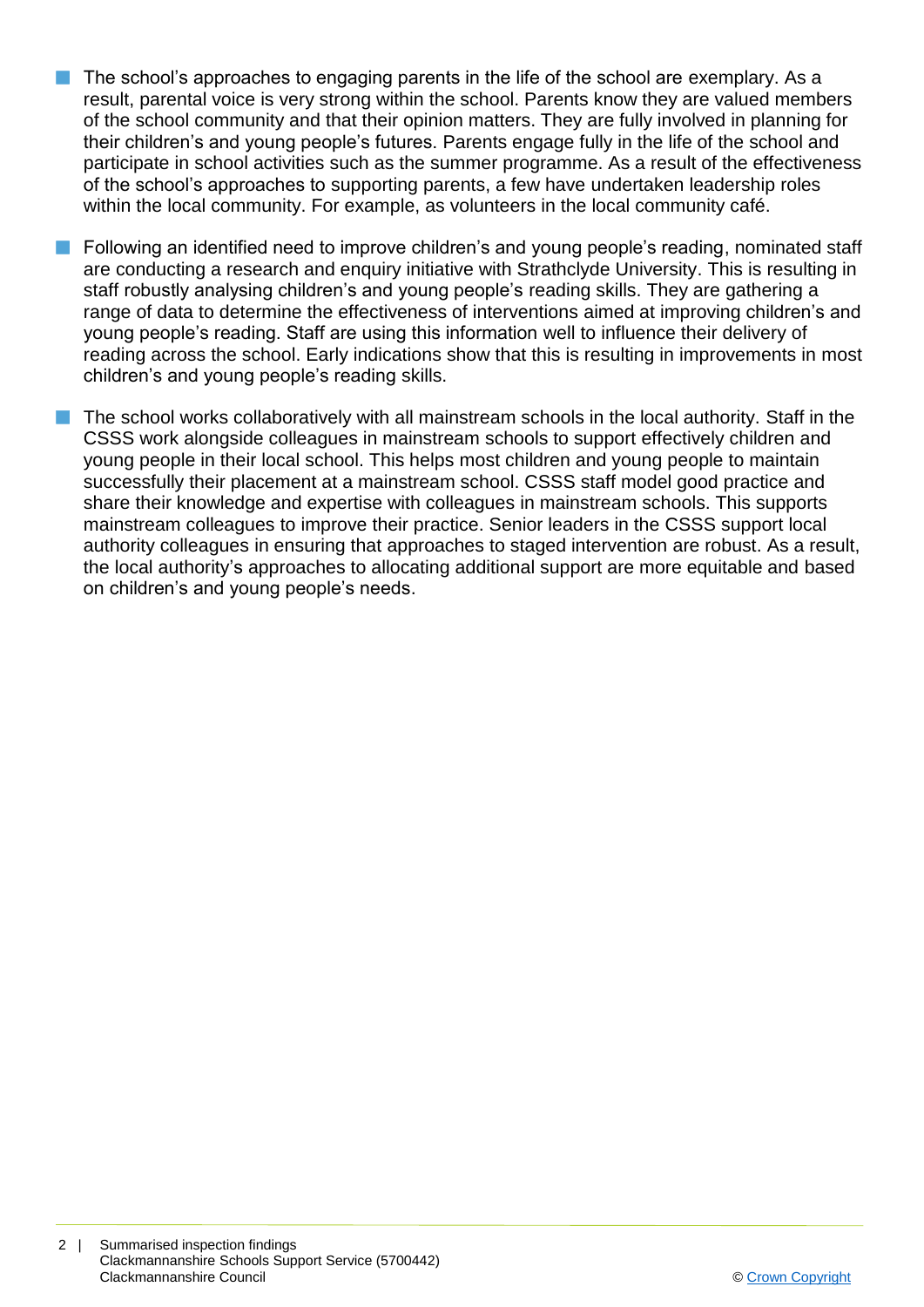| 2.3 Learning, teaching and assessment                                                                                                                                                                                                                                                                                                                                                                                    | very good |  |
|--------------------------------------------------------------------------------------------------------------------------------------------------------------------------------------------------------------------------------------------------------------------------------------------------------------------------------------------------------------------------------------------------------------------------|-----------|--|
| This indicator focuses on ensuring high-quality learning experiences for all children and<br>young people. It highlights the importance of highly-skilled staff who work with children,<br>young people and others to ensure learning is motivating and meaningful. Effective use of<br>assessment by staff and learners ensures children and young people maximise their<br>successes and achievements. The themes are: |           |  |
| learning and engagement<br>quality of teaching<br>effective use of assessment<br>planning, tracking and monitoring                                                                                                                                                                                                                                                                                                       |           |  |

n Relationships between staff, children and young people are a strong feature across the school. Children and young people know they are respected and cared for. The welcoming ethos, prevalent throughout the school, is underpinned by mutual trust, encouragement and positive regard. Children and young people feel safe, valued and included in the life of the school. All staff are highly supportive of children and young people, and are keen to interact and engage them in their learning. All staff are highly skilled in identifying children's and young people's needs. They assess children's and young people's readiness to learn on a daily basis. This supports staff to know how children and young people are feeling and to adjust planned learning accordingly. Teaching approaches and communication styles are modified regularly according to the needs of children and young people to promote engagement. Children and young people are readily engaged in learning activities and are confident in discussing their learning throughout lessons. All staff use a variety of strategies to maintain positive relationships with children and young people. This leads to a calm and purposeful learning environment.

In almost all lessons, creative and purposeful learning activities engage children and young people well in their learning. Lessons are often related to real world experiences, which captures children's and young people's interest and makes learning relevant. Teachers use digital technology effectively to create active learning opportunities. They explain the content of lessons clearly. Teachers should continue to develop further learning activities to ensure that they offer sufficient challenge and progression for all children and young people, particularly at the secondary stages. Most teachers use skilled questioning to extend learning and build upon children's and young people's understanding of their learning. They routinely provide high quality positive feedback to inform progress and build confidence.

Staff, children and young people, parents and partners widely share and embody the school's values. There is a strong focus on inclusion and recognising children's and young people's successes and achievements across the school. Classroom environments are designed well to promote children's and young people's curiosity in their learning. Children and young people engage well in a range of curricular subjects, wider personal achievement opportunities, school events and a range of experiences that extend learning outside of the classroom.

The school is highly responsive to children's and young people's needs and teachers often adapt the timetable to optimise learning opportunities and engage reluctant learners. The Physical Education Physical Activity School Sport (PEPASS) provision is a major strength in promoting children's and young people's engagement in their learning. The strong focus on developing leadership skills is supporting children and young people to develop their confidence. Children and young people enjoy engaging in physical activities in the wide range of after school clubs and school trips available to them. Children and young people are regularly given opportunity to shape their experiences within the PEPASS provision.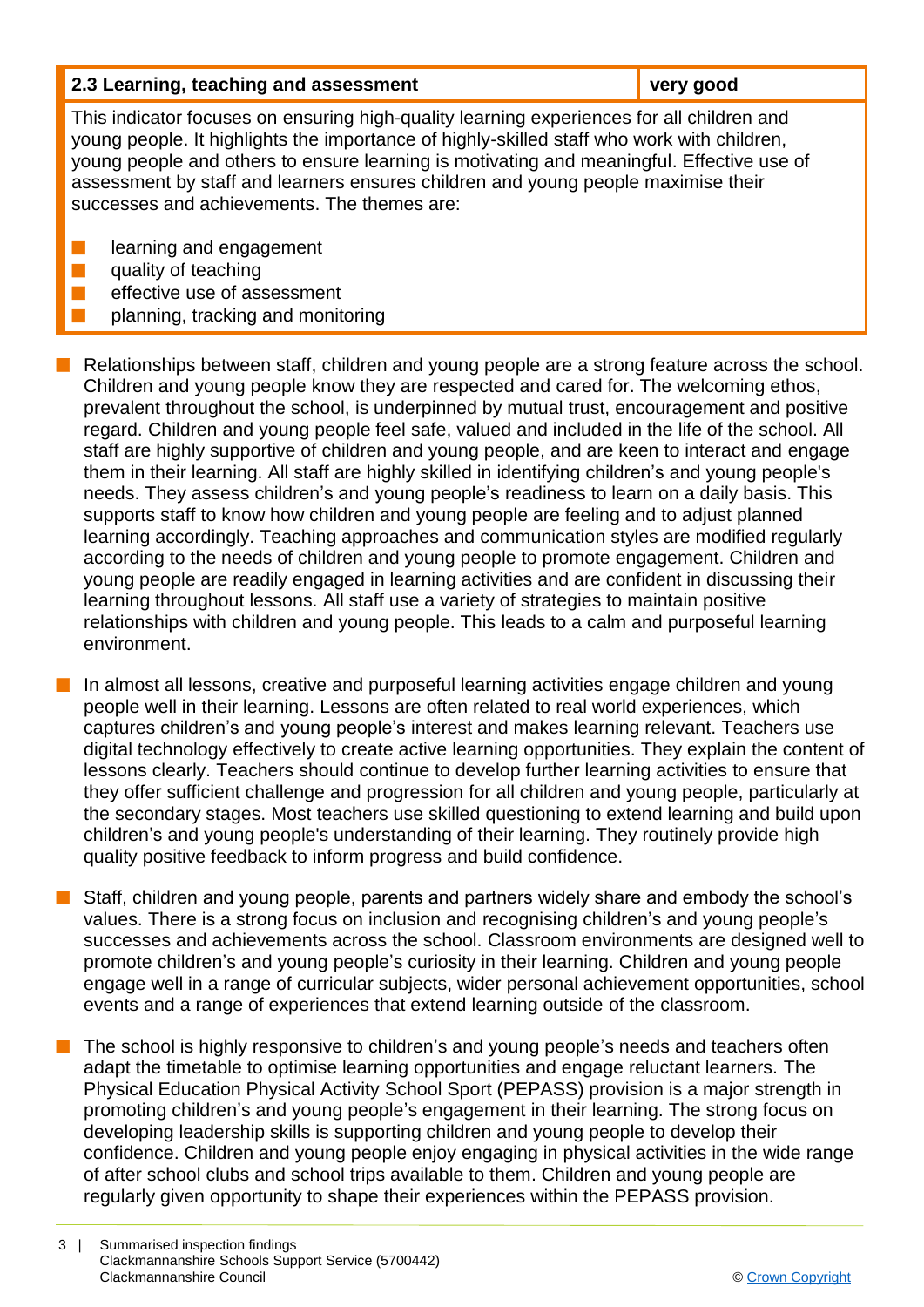- $\blacksquare$  Almost all teachers use a wide range of formative and summative assessment approaches effectively to monitor how well children and young people are progressing with their learning. The use of National Benchmarks is becoming embedded across the school, particularly in literacy and numeracy. Most teachers use questioning techniques well to assess learners' understanding. Almost all learning activities build on prior learning. There are robust quality assurance and moderation systems in place to support teachers to make professional judgements. The school should continue to work with neighbouring schools to identify further ways to engage in purposeful moderation activities. This will support staff to strengthen the systems currently in place.
	- Effective processes are in place to monitor and evaluate children's and young people's progress with their learning. Tracking and monitoring procedures clearly demonstrate the progress that children and young people make over time and ensure that staff can plan for appropriate and effective interventions when required. Current approaches focus on monitoring progress in literacy, numeracy and health and wellbeing. Alongside progress towards achieving a level or a National Qualification, children's and young people's success in meeting individual targets is also carefully scrutinised. Children's and young people's participation in personal achievement activities is also measured systematically. The school should actively improve systems to track children's and young people's learning across all areas of the curriculum.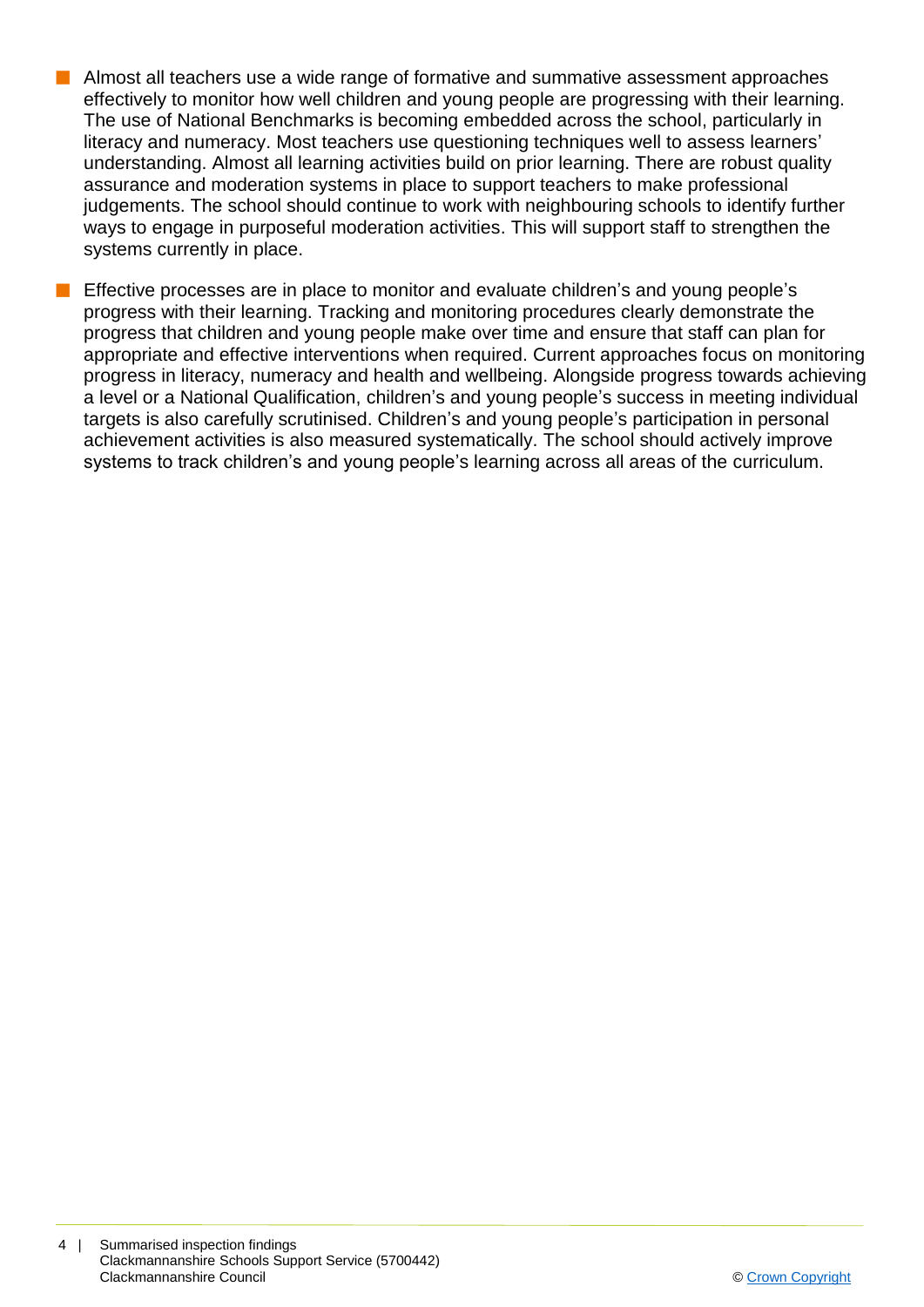#### **2.2 Curriculum: Learning pathways**

- The school's curriculum reflects the context of the school very well. The school's values are evident in the design of the curriculum. The curriculum has a strong focus on developing skills for learning, life and work. It aims to develop independent living skills to prepare children and young people for a positive post-school transition. The school has built effective links with an array of community partners who enhance the curriculum. This offers high levels of personalisation and choice for children and young people particularly in the senior phase.
- The school has developed a curriculum with a strong focus on wellbeing. This is enabling most children and young people to engage with learning experiences in a positive and supportive environment. The school now needs to continue to develop the curriculum to ensure that all children and young people have their full entitlement to physical education. In line with national guidance, staff should develop progressive, coherent programmes for children and young people at the broad general education (BGE). Children and young people need to access a broad and balanced curriculum throughout the school day to provide appropriate challenge for all.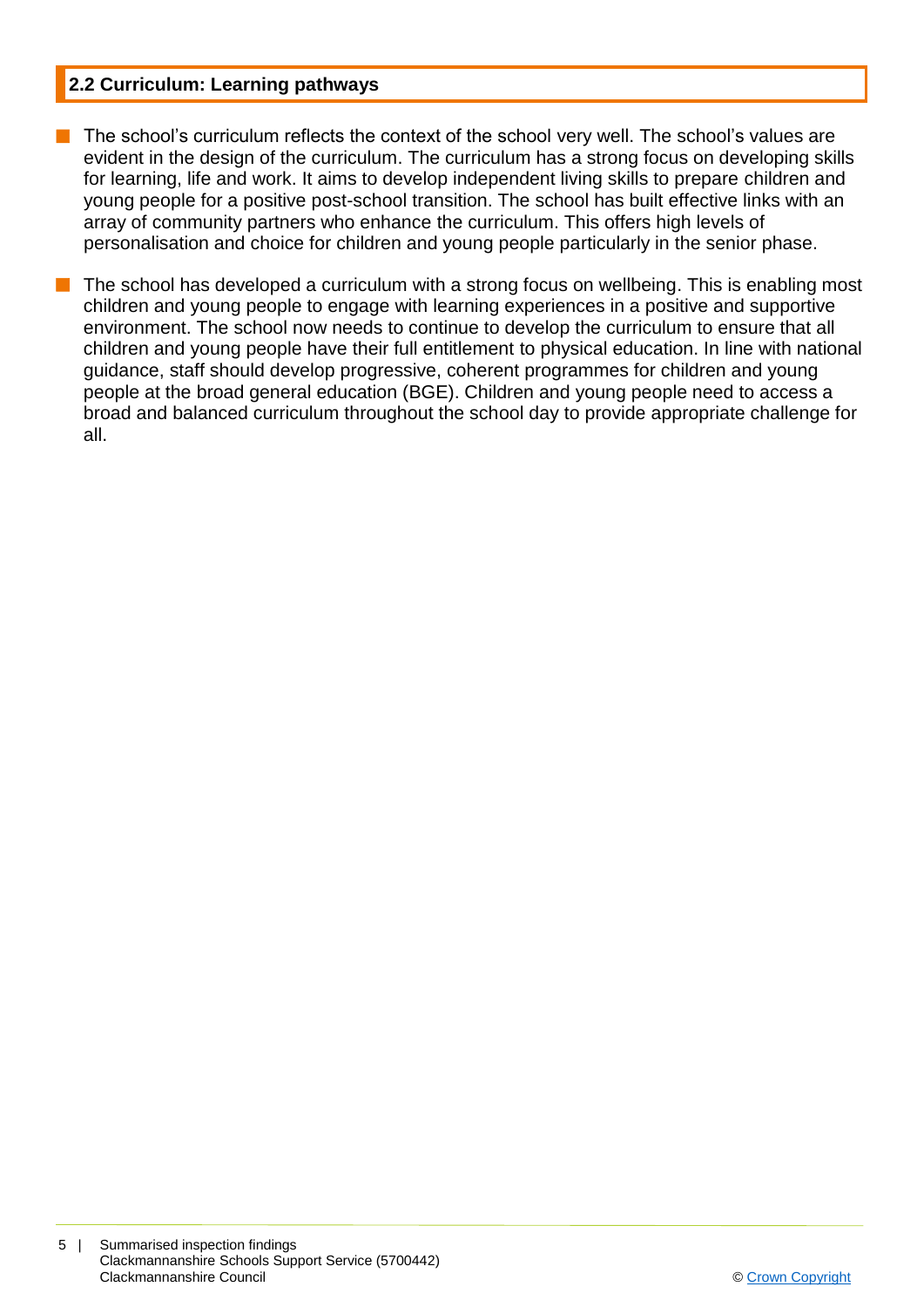#### **2.7 Partnerships: Impact on learners – parental engagement**

The school's approaches to engaging with parents are highly effective. All parents are treated as equals in their child's or young person's education. They are fully involved in planning their child's or young person's curriculum. Most parents play an integral part in determining how their child is supported in order to make progress in their learning. Staff use parents' preferred modes of communication to ensure they are kept fully informed of their child's or young person's progress. The school uses social media to support parents to keep up to date with developments in school. Family learning activities such as 'meet and eat' support parents new to the school to build relationships with existing parents and staff. Parents are very complimentary about the school, with a minority going as far as saying that they feel the school is part of their extended family and support network. The school's work with families is impacting positively on parents' wellbeing. Parents working with the school are developing their skills in new environments and undertaking roles in supporting other parents.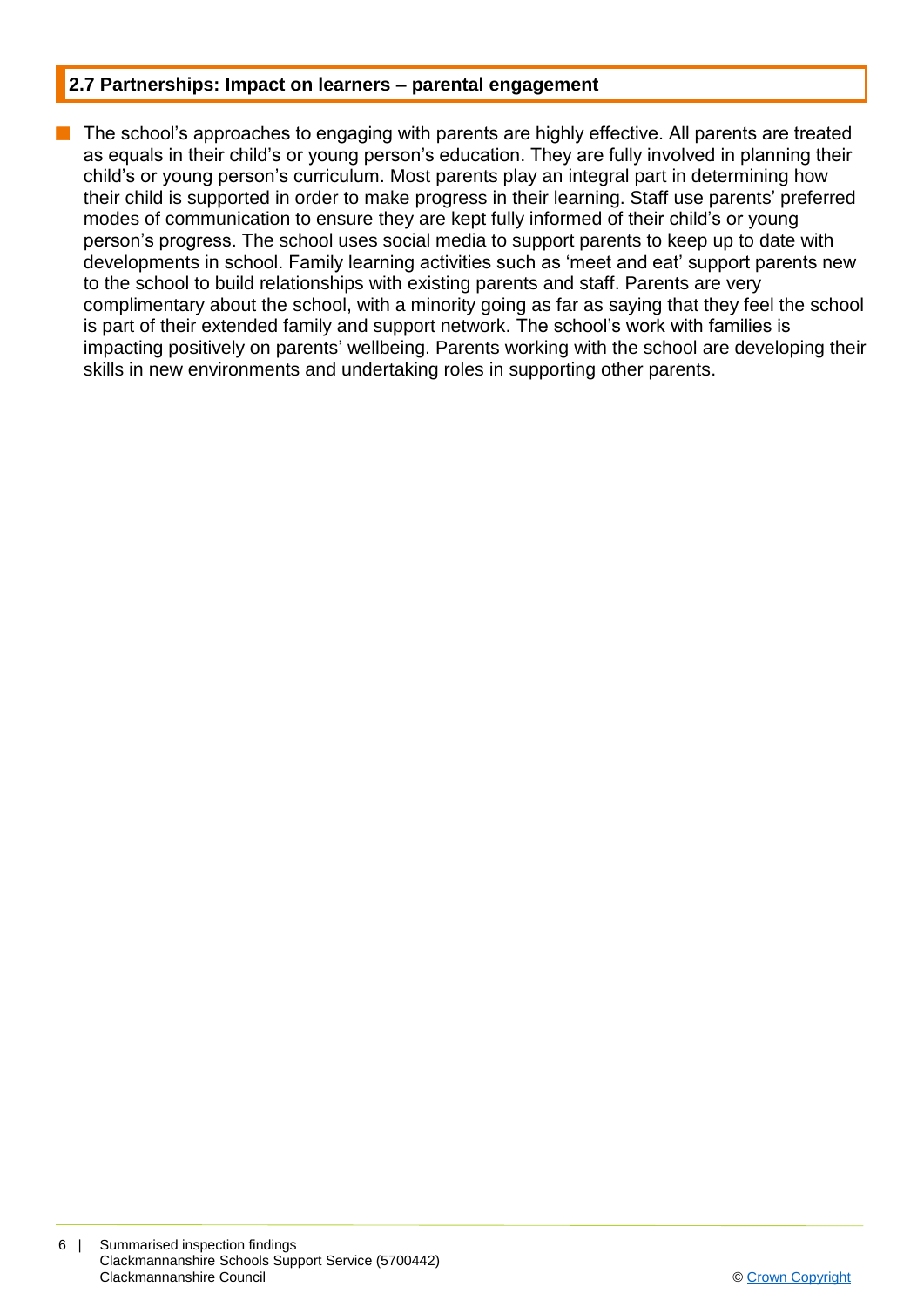## **2.1 Safeguarding**

**n** The school submitted self-evaluation information related to child protection and safeguarding. Inspectors discussed this information with relevant staff and, where appropriate, children. In addition, inspectors examined a sample of safeguarding documentation. Areas for development have been agreed with the school and the education authority.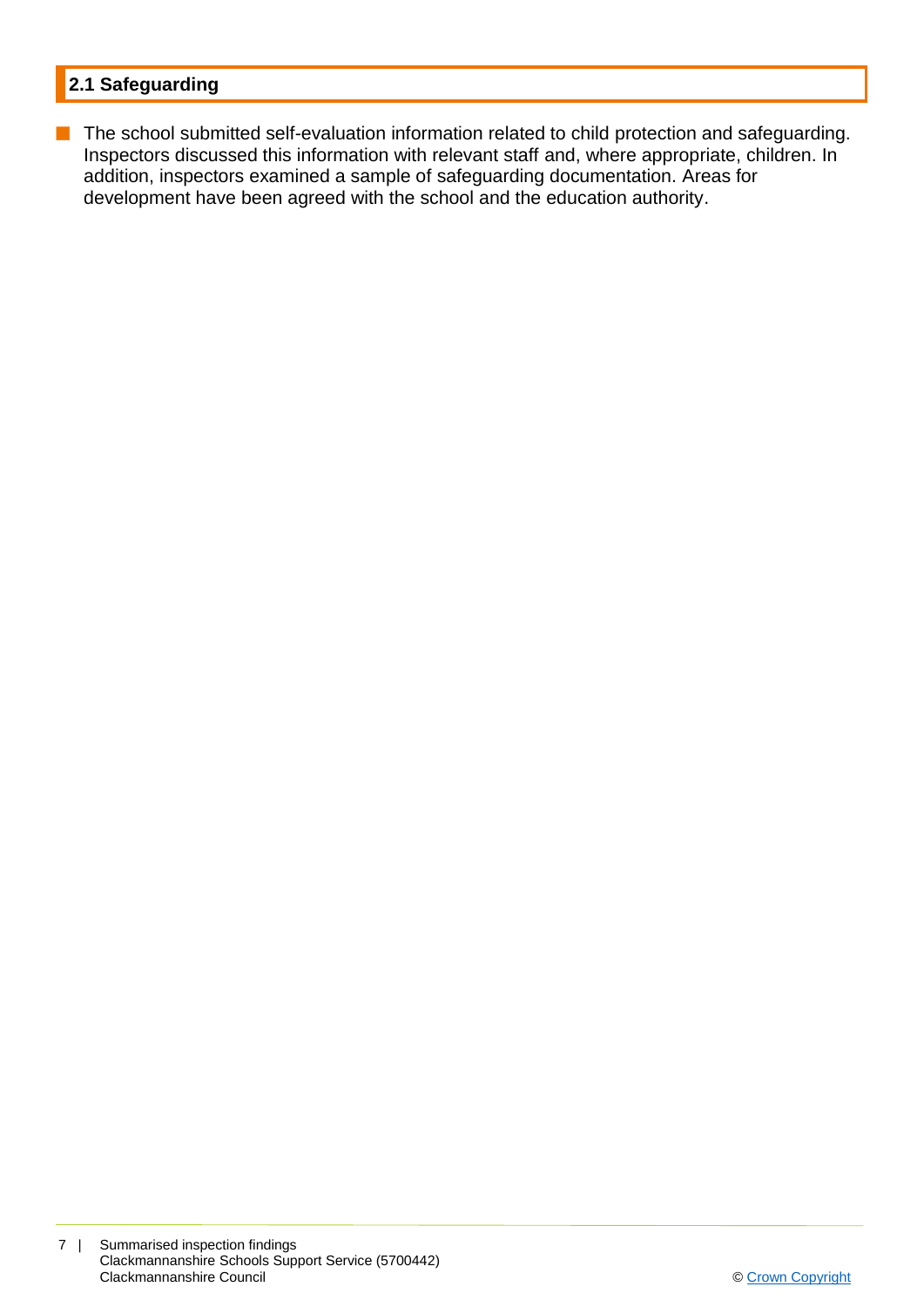#### **3.1 Ensuring wellbeing, equality and inclusion very good**

This indicator focuses on the impact of the school's approach to wellbeing which underpins children and young people's ability to achieve success. It highlights the need for policies and practices to be well grounded in current legislation and a shared understanding of the value of every individual. A clear focus on ensuring wellbeing entitlements and protected characteristics supports all learners to maximise their successes and achievements. The themes are:

- $\blacksquare$  wellbeing
- $\blacksquare$  fulfilment of statutory duties
- $\blacksquare$  inclusion and equality

n Relationships across the school community are very positive. All staff treat children and young people with the highest levels of respect and courtesy. Staff model positive behaviours consistently throughout each day. Children and young people know they are cared for and valued as unique individuals. This results in a calm, caring and purposeful learning environment across the school. Staff are adept at de-escalating situations where children or young people experience difficulties or become distressed. The strength of the relationships within the school has led to no exclusions for over two years and a marked reduction in the use of safe holds.

The school's approach to developing children's and young people's wellbeing is highly effective. Children's and young people's wellbeing is developed within a highly coordinated and progressive curriculum. Staff regularly adapt each child's or young person's individual learning pathway to maintain their interest and motivation. This ensures children and young people make the best possible progress in developing their wellbeing. Children and young people are developing their confidence and resilience well. They have a greater sense of self-belief and are becoming more able to reflect on their own learning and where they could improve. This is particularly evident in their behaviour and social interactions. The outreach team work with partners to support children and young people in local mainstream schools. Children and young people supported by the outreach team are developing their understanding of their emotions and feelings and how these affect their behaviours. As result, they are developing their social skills well. Partners support the school to deliver a curriculum which uses outdoor spaces very well to deliver activities which are improving children's and young people's wellbeing. As a consequence, children and young people are becoming more adept at taking on new challenges in unfamiliar settings.

Staff across the school have a very good understanding of the wellbeing indicators and children's and young people's rights. The wellbeing indicators are used to good effect to support children and young people to evaluate their own progress. Children's and young people's individual targets are identified against the wellbeing indicators. Most children and young people have a good understanding of the wellbeing indicators and their importance. They can describe what each indicator means and what actions they can take to improve their wellbeing. The school should now develop further children's and young people's understanding of their rights across all areas of the school.

**n** All staff regularly access professional learning to support their understanding of legislative requirements. As a result, they have a very good understanding of their individual and collective responsibilities. Highly effective planning to meet children's and young people's support needs results in them accessing, or re-engaging with their learning very well, often following an extended period of interrupted learning. Targets in individualised educational programmes (IEPs) are creative and seek to address each child's or young person's barriers to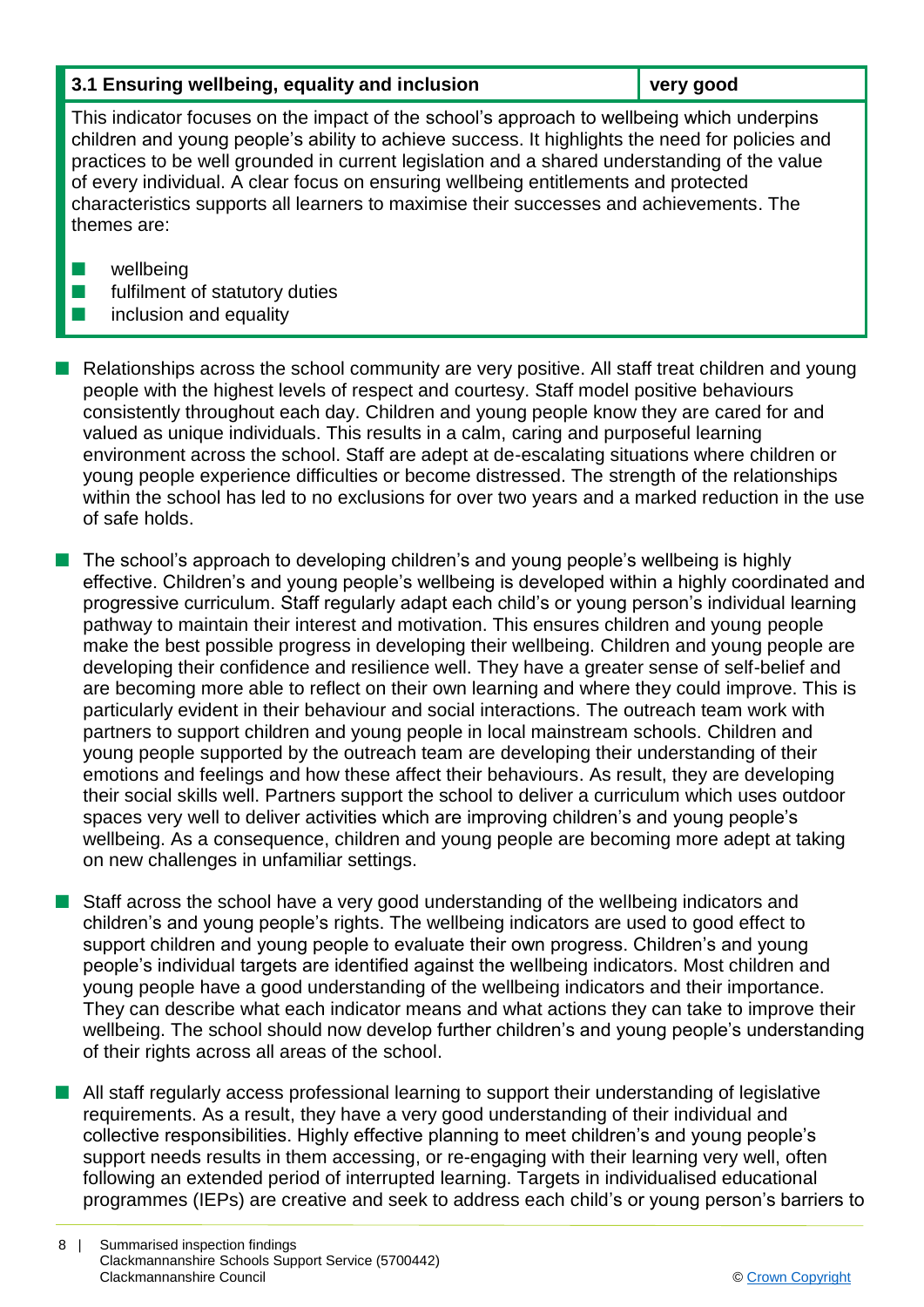learning. Children and young people are fully involved in identifying and agreeing their targets. Children's and young people's progress against their targets in their IEPs is systematically tracked and monitored. This is leading to children and young people achieving success in areas which they have identified as being important to them.

- Children and young people have very good opportunities to learn about issues of equality and diversity. Staff ensure children and young people understand the importance of appreciating and respecting other people's differences and beliefs.
- $\blacksquare$  The school is highly innovative in adapting the curriculum to support all children and young people. An online distance learning initiative is showing positive indications at engaging children and young people with significant mental health issues in learning. Children and young people who have not attended education for a significant period of time are now accessing, and making progress in learning through this initiative.
- $\blacksquare$  Senior leaders support the work of the local authority to improve children's and young people's wellbeing across Clackmannanshire. Their involvement in the local authority's staged intervention processes ensures supports are targeted more effectively.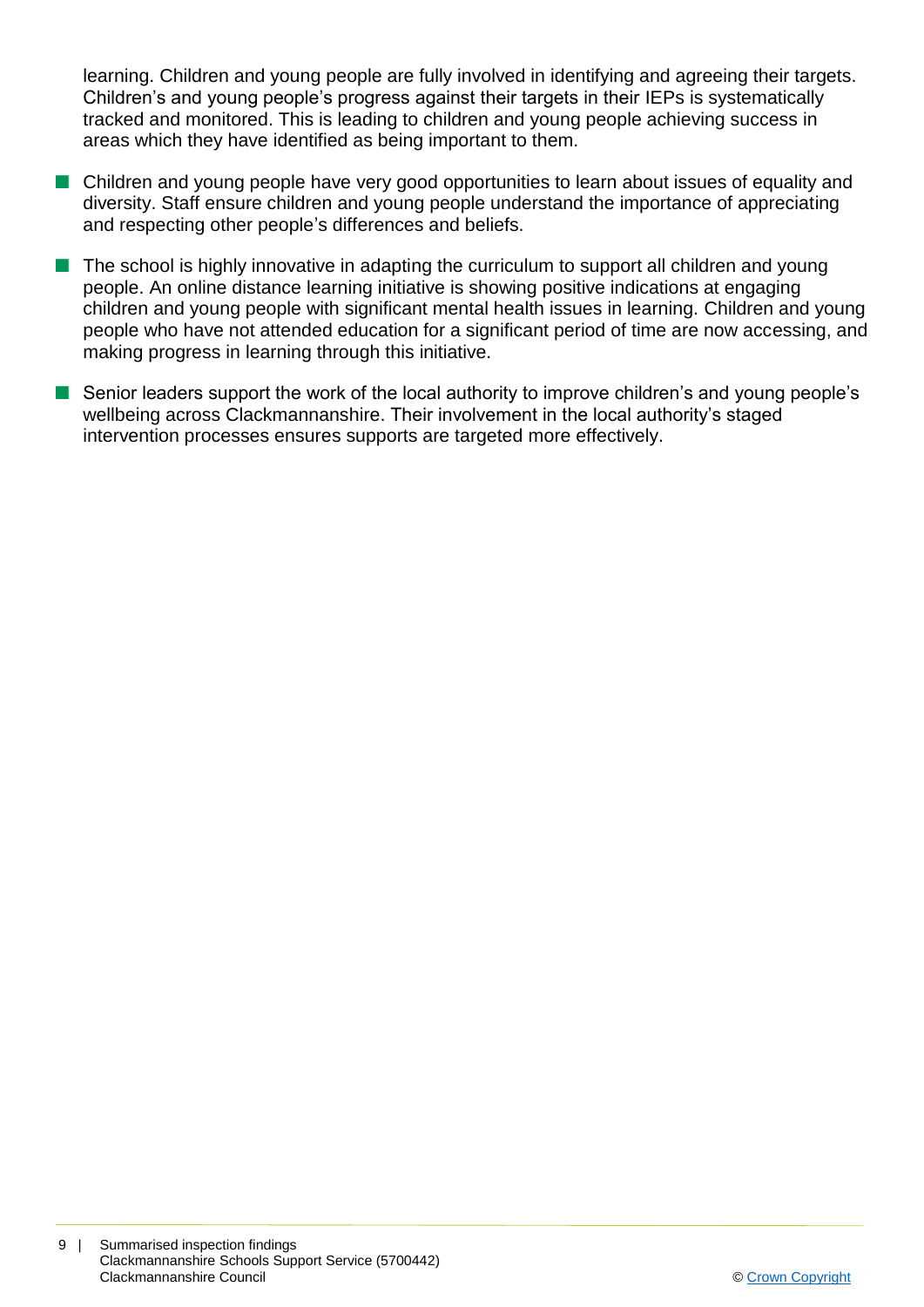| 3.2 Raising attainment and achievement | good |
|----------------------------------------|------|
|                                        |      |

This indicator focuses on the school's success in achieving the best possible outcomes for all learners. Success is measured in attainment across all areas of the curriculum and through the school's ability to demonstrate learners' achievements in relation to skills and attributes. Continuous improvement or sustained high standards over time is a key feature of this indicator. The themes are:

- $\blacksquare$  attainment in literacy and numeracy
- $\blacksquare$  attainment over time
- $\blacksquare$  overall quality of learners' achievement
- $\blacksquare$  equity for all learners

#### **Attainment and achievement in literacy & numeracy**

**n** All children and young people have experienced interrupted learning prior to attending the school. Most children and young people are making good progress in literacy and English. A minority are making very good progress with their reading. The majority of children are making satisfactory progress in writing. Most children and young people are making good progress in numeracy and mathematics with a few making very good progress. At the senior phase, most young people are successfully attaining National 3 or National 4 course awards in both literacy and numeracy.

## **Literacy and English**

## **Listening and talking**

- $\blacksquare$  There is a clear focus on teaching listening and talking skills across the school.
- Overall, children are making good progress in developing and applying listening and talking skills in their learning. Almost all children and young people listen and respond respectfully to each other and to staff.
- **n** At the early level, most children listen to staff and follow directions and instructions. They enjoy listening to stories and can name characters and events. The well informed approaches to the acquisition of vocabulary results in children making good progress in their ability to talk about and understand their learning. Most children at the early level respond well to a range of questions about their learning. At first level, the majority of children are developing confidence and share their views and ideas. They respond well to literal questions about texts and give clear explanations for their answers. At first level, most children demonstrate that they can take turns and contribute their ideas and opinions. In most instances children listen well to the views of others. The majority of children respond to literal questions about texts. A few understand inferential questions and can explain their answers. At second level, most children increasingly communicate their ideas and views with confidence. Most can voice their opinions clearly and build on one another's ideas. They talk knowledgably about a variety of genre and make use of vocabulary related to their learning. A few children can articulately share extensive knowledge and specialist vocabulary about areas of interest to them. Evidence-based approaches in listening and talking is closing the vocabulary gap, which staff have identified as an area of improvement within the school.

## **Reading**

Most children and young people in the primary and secondary centres are making good progress in reading, with a few making very good progress.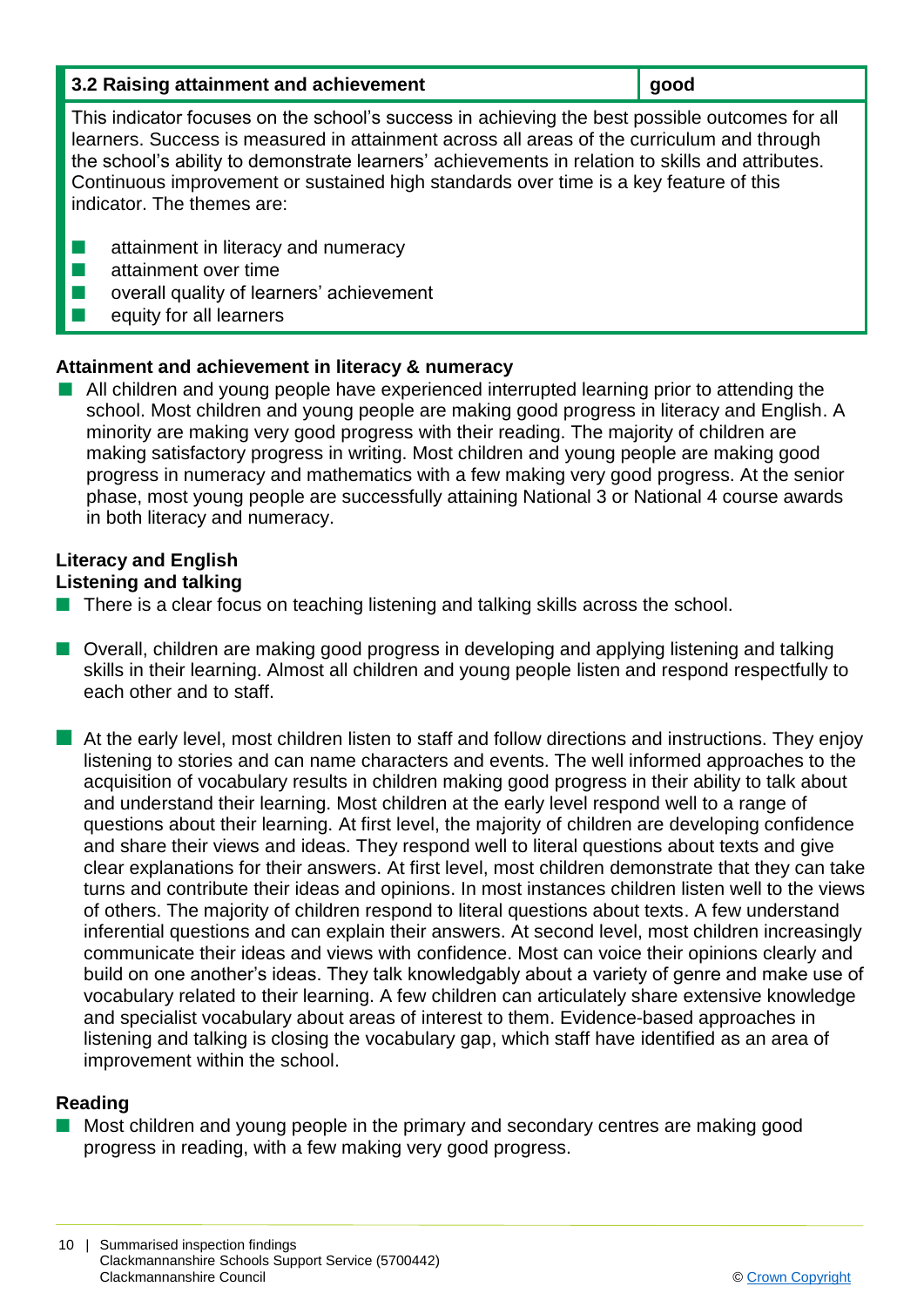$\blacksquare$  At the early level, most children identify initial sounds and a few apply this skill to read unfamiliar words. They understand that an author is a writer and that an illustrator creates pictures for a story. They enjoy retelling stories they have heard. At first level, the majority of children read with confidence. They identify and discuss their favourite texts and are capable of being challenged through a broader range of reading experiences. By second level, most children are developing skills in response to complex questions about what they have read. They engage with a variety of fiction and non-fiction texts and make good use of class libraries. Literacy rich environments motivate most children and young people to enjoy reading. The school's approaches to supporting reading is leading to improvements in children's and young people's attainment. Most children at first level can spell the most commonly used words. They use their knowledge of letter patterns and spelling rules to spell unfamiliar words. This is supporting improvements in children's abilities to communicate.

#### **Writing**

 $\blacksquare$  The quality of writing across the school is not yet of a consistently high quality. The majority of children lack motivation to communicate in writing. Staff have a clear understanding of the reasons for this and should continue to seek to improve children's writing. At early level, most children are developing confidence to write independently. The majority can form letters and attempt to write simple words and sentences accurately. At first level, most children use an increasing variety of connectives and are developing writing skills for a range of purposes. At first and second levels, children use a range of strategies to improve their spelling. At second and third level, most children can apply a wide range of punctuation and interesting vocabulary to engage the reader.

#### **Numeracy and mathematics**

#### **Number, money and measure**

 $\blacksquare$  Across the school, most children and young people demonstrate confidence in number use and explain strategies in calculations well. At the primary stages, most children are proficient at telling the time to quarter past and quarter to on both analogue and digital clocks. Through the process of baking and cooking, children demonstrate their ability to weigh, measure and judge timings. Most children and young people at the secondary stages are confident in using number concepts. They can use multiples, factors, decimals and percentages to solve problems and apply mental strategies.

#### **Shape, position and movement**

n Most children at the primary stages are able to identify and describe the properties of a range of two-dimensional shapes and three-dimensional objects.

#### **Information handling**

**n** Most children and young people are able to identify suitable ways to collect data, organise it in a chart and display it using bar graphs. They are able to interpret and draw conclusions relating to their data. Through data interpretation they can make predictions and understand mathematical vocabulary such as likely, probable, certain and possible.

#### **Attainment over time**

In recent years, according to the school's own data, most young people in the senior phase achieve a good range and number of National Qualifications course awards and units, predominantly at National 3 and National 4. Supported by curriculum development in the senior phase, most young people are achieving course awards and units across an increasing number of subject areas, year on year. Last session, these included English, mathematics, administration, art & design, religious and moral education, information technology and design technology.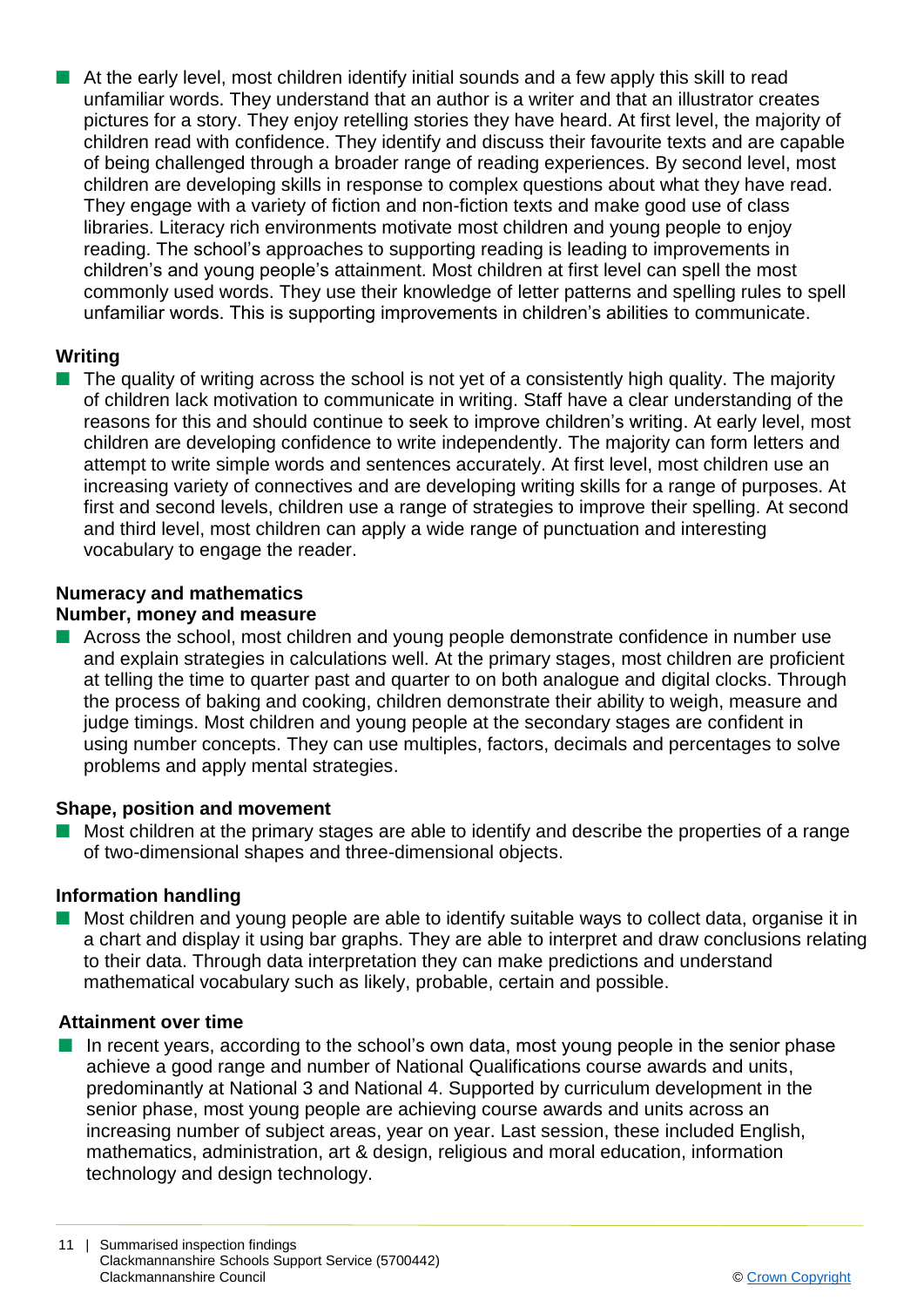- **n** Most children and young people are successfully meeting their individual targets for literacy, numeracy and health and wellbeing. Staff are also beginning to demonstrate the school's impact on children and young people from admission to leaving school. This continued focus on 'added value' will provide valuable information on outcomes and the performance of the school as a whole.
- The school is very successful in supporting children and young people, previously disengaged from learning, to re-engage with education. Staff ably help them to develop their confidence and readiness to learn. Staff now need to focus on raising attainment for all children and young people. A minority of children and young people have the potential to succeed further with their attainment. Staff should ensure they are providing tasks and activities which provide sufficient challenge for all children and young people. The school should also revisit the length of the school week to maximise children's and young people's engagement.
- $\blacksquare$  Most children and voung people improve their school attendance upon placement at the school. However, a minority of young people at the secondary stages continue to have poor levels of attendance. Increased focus on supporting children and young people to improve further their school attendance would impact positively on attainment, particularly at the secondary stages.
- $\blacksquare$  The school's curriculum, and the quality of relationships across the school, is proving very successful in developing children's and young people's wellbeing. This is supporting the school's success in promoting positive behaviour. As a result there have been no exclusions in the last two years. There are also very few safe holds, well below most schools within the social and emotional needs sector.

#### **Overall quality of learners' achievement**

- Children and young people are achieving a wide range of additional skills and attributes in sport, performance arts, leadership, communication and team work.
- Leadership opportunities for children and young people include sports leadership, WOW ambassador, musical and drama performances and student council. Children and young people enjoy the challenge when leading their own learning. They take responsibility for, and personal pride in, their achievements. Leadership roles are developing their self-confidence and a sense of working in partnership with staff at the school. The school should develop further how children and young people could be given greater opportunities to undertake leadership roles within the school.
- $\blacksquare$  Young people are improving their team work and fitness through participation in a wide variety of sports such as, cycling, climbing, archery, badminton, football and athletics. A few young people have also achieved Sports Leader Awards and Sport Scotland Bronze award.
- $\blacksquare$  The school has started to track wider achievement to ensure all children have equal opportunities to participate. Staff recognise that younger children need to participate in clubs and have increased opportunities for them to develop greater responsibility and independence.
- $\blacksquare$  The school is very successful in its approaches to supporting health and wellbeing and its support for children and families. Partnership work with employability programmes is enabling young people to demonstrate better teamwork, and improved confidence and communication. Young people talk positively about the help partners provide to support them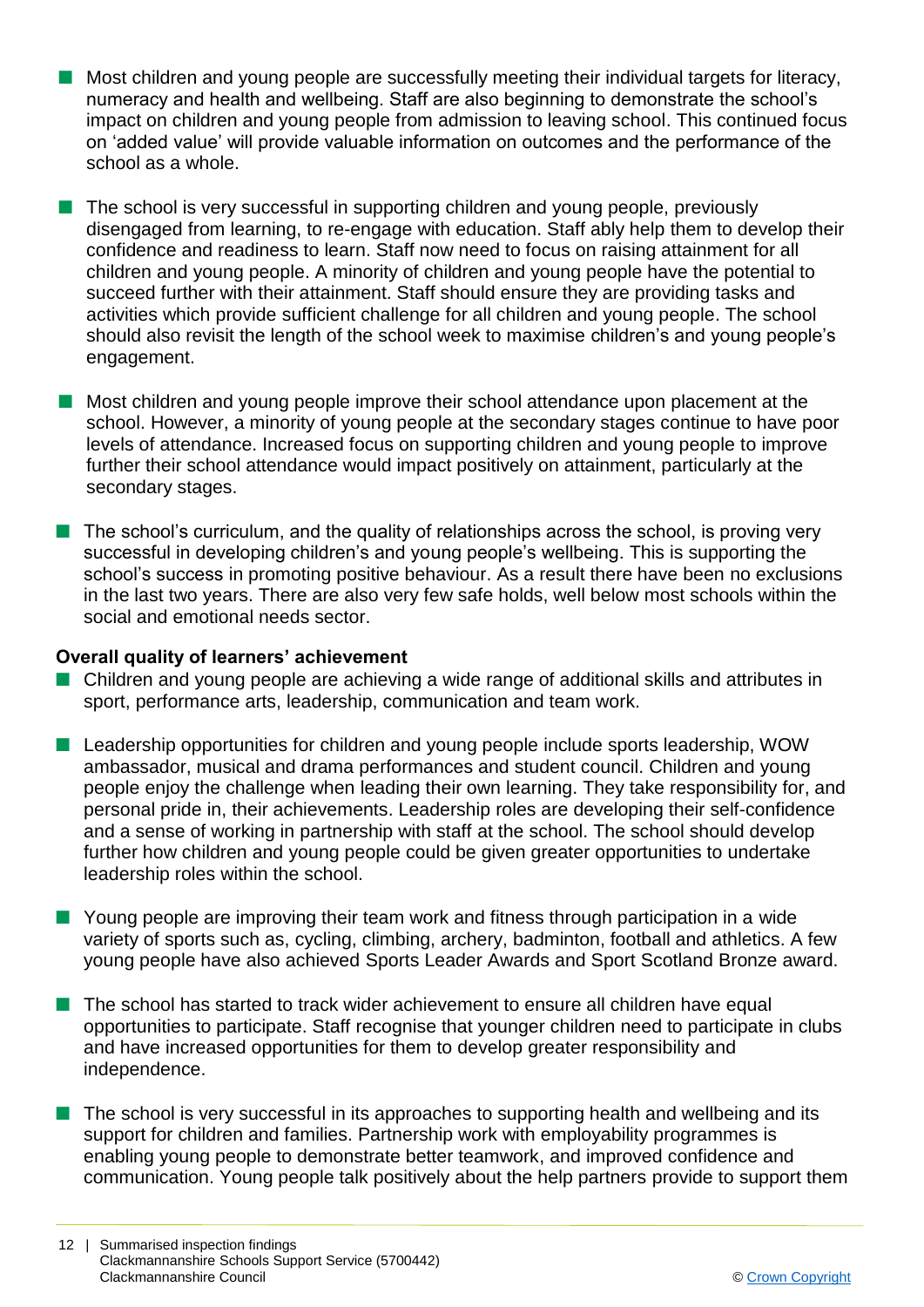to prepare for their futures as young adults.

- $\blacksquare$  This session almost all young people leaving the centre have a planned positive destination. In previous years the majority of young people have moved on to sustained positive destinations. Based on the school's own data, there is an improving picture of initial positive destinations year on year. Most young people who left school in June 2019 have sustained their initial destinations. The school should ensure this improvement is sustained.
- Children and young people are offered a wide range of recognised and accredited youth awards. Children's and young people's participation in these award programmes is growing. Staff recognise and celebrate children's and young people's achievements at assemblies and in classes.

#### **Equity for all learners**

- $\blacksquare$  The headteacher and SLT demonstrate a clear understanding, and detailed knowledge of, children's and young people's socio-economic circumstances. They understand very well how these contribute to children and young people experiencing barriers to their learning. Teachers work effectively with a wide range of partners and collaborate well with these partners to ensure no child is disadvantaged. This is supporting children and young people to make good progress from their prior levels of attainment. The school is closing the attainment gap for those children and young people most affected by deprivation, particularly in reading. Staff should develop further the school's approaches to tracking and monitoring of the impact of targeted interventions. This will support staff to ensure interventions lead to continued improvements in outcomes for children and young people.
- **n** Pupil Equity Funding (PEF) is focused on raising attainment in health and wellbeing and in particular, emotional and physical wellbeing. The school should ensure tracking and monitoring of the impact of PEF evidences improvements in outcomes for those children and young people most affected by deprivation.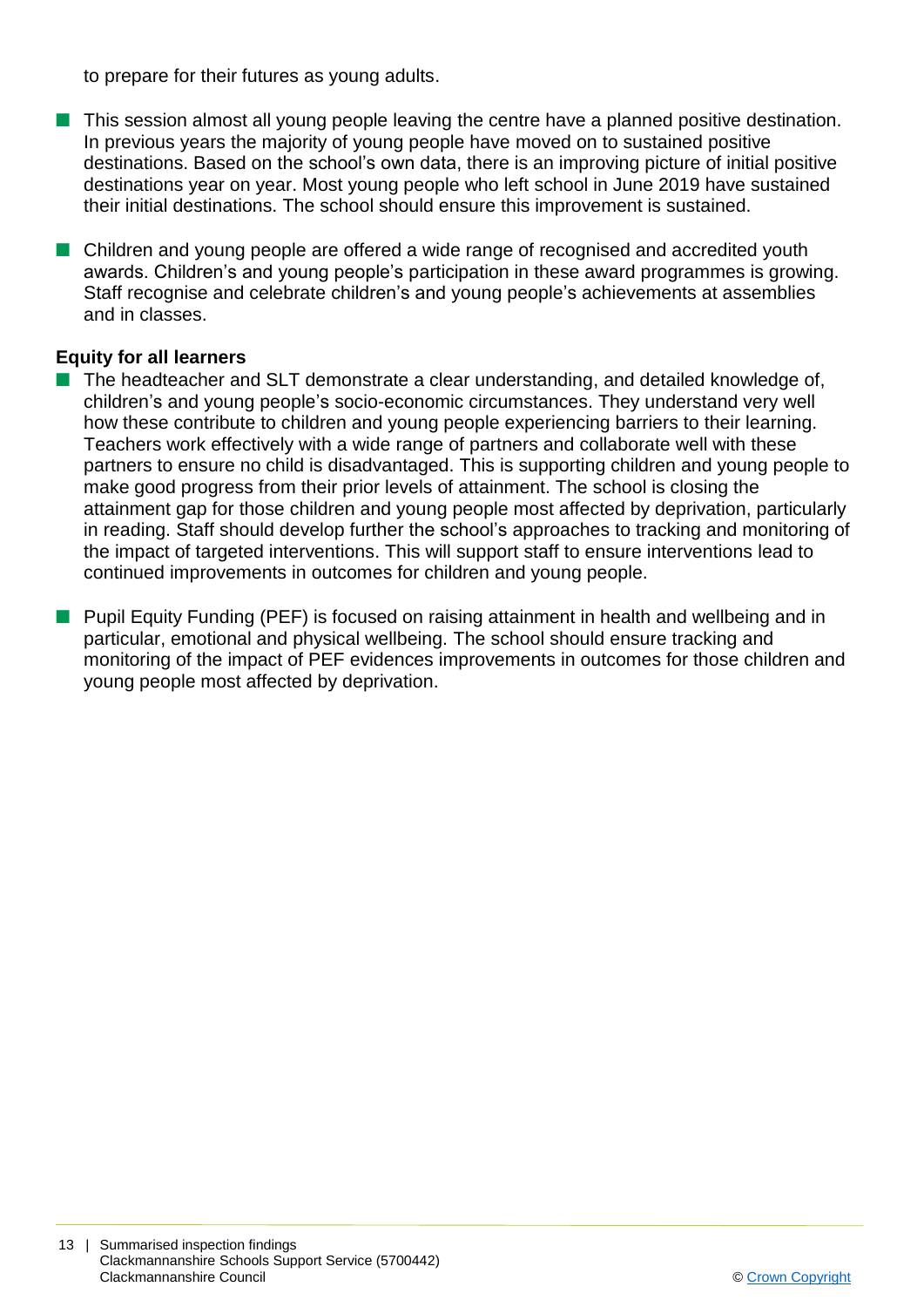#### **School Empowerment**

- CSSS staff play a key role in creating conditions to enable mainstream colleagues to feel empowered when working with young people who display challenging behaviours in a mainstream setting.
- Staff in the school feel they are empowering colleagues in mainstream settings through modelling practice when cooperatively teaching with them in mainstream settings. They are supporting a range of training opportunities to support mainstream colleagues to improve their practice. They are working alongside partners to develop a more equitable system of resource allocation across the local authority. Staff feel this is supporting mainstream colleagues to have a better understanding of needs across the local authority.
- **n** Discussions on empowerment extended into how staff feel they are empowering children and young people by engaging them in their learning. They feel they are empowering parents through their work with partners in the local community.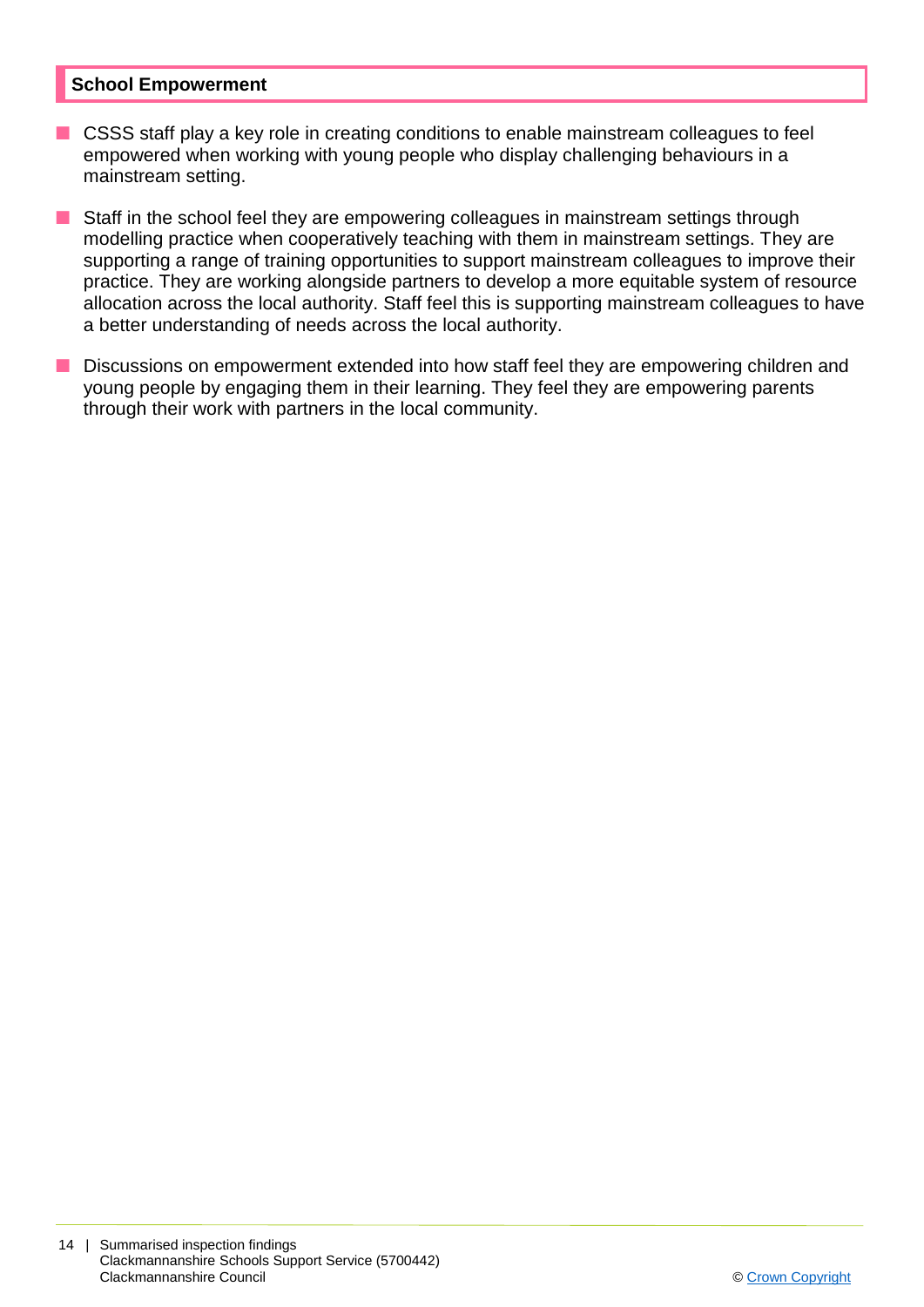## Practice worth sharing more widely

The school's exemplary approaches to engaging parents and partners. Staff have created an open, supportive culture where all parents feel valued. The effectiveness of these approaches can be seen in the improvements in the wellbeing of parents and families. Parents have found employment and taken up volunteering opportunities as a result of the school's support.